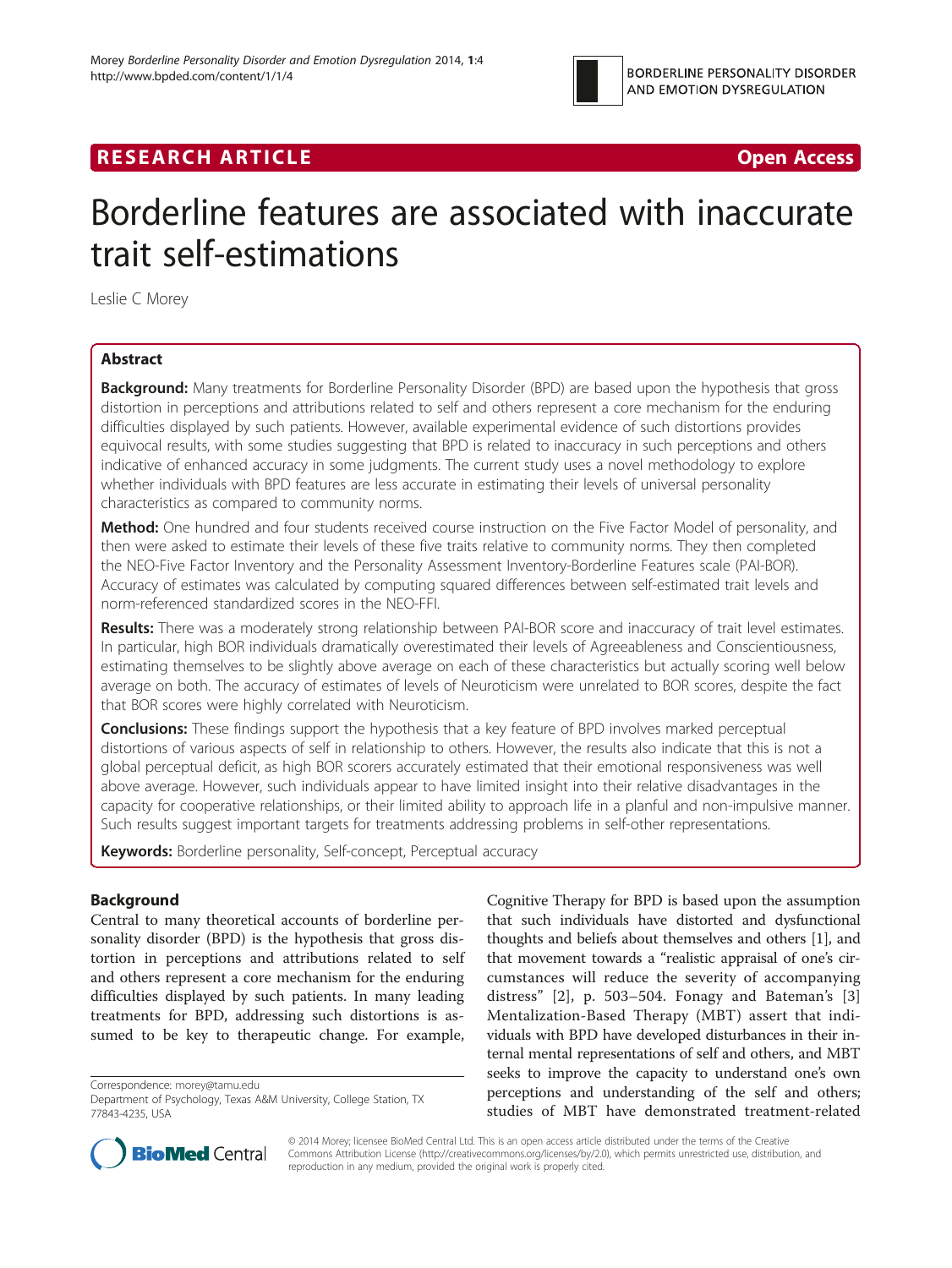improvement in integration of mental representations of self and others as well as improvements in associated symptoms such as suicidality, anxiety and depression [\[4](#page-4-0)]. Finally, Transference Focused Psychotherapy TFP; [[5,6\]](#page-4-0), is a modified psychodynamic treatment for BPD based on Kernberg's [[7\]](#page-5-0) object relations model of the disorder, a model that views patients with BPD as unable to maintain a differentiated representation of self or other, and thus tending to have "limited capacity for a realistic evaluation of others" [[7\]](#page-5-0), p. 14 as well as having self-images which vacillate and are modally inconsistent with the way others perceive them. Although each of these different interventions are based upon different assumptions about the causal origins of distortions in self and other perception, they converge in representing the need to address these distortions as a final common pathway toward therapeutic improvement.

However, there has been limited experimental research testing the assumption that individuals with BPD demonstrate these putative distortions, and the results of these studies have been mixed. It is often found that borderline patients have strikingly negative perceptions of themselves and of others, particularly those others with attachment salience such as parents or romantic partners [\[8](#page-5-0)]. Nonetheless, such findings provide limited insight into the extent to which such perceptions are truly distorted or inaccurate. The most widely used experimental paradigm to study self/other distortions in BPD have involved the perception and recognition of emotion in facial expression of other people, based upon the hypothesis that impairments in emotion recognition found in disorders such as autism or schizophrenia [\[9,10\]](#page-5-0) might also characterize BPD. An early study by Levine et al. [[11](#page-5-0)] did find that individuals with BPD were less accurate at labeling facial affects in stimulus picture sets (such as those from [\[12\]](#page-5-0)) than healthy controls, as did a later examination by Bland et al. [\[13](#page-5-0)]. However, other studies reported that individuals with BPD were more accurate than healthy controls at detecting certain emotions [\[14,15](#page-5-0)]. Follow-up investigations have attempted to clarify moderators that might explain such apparently conflicting results. Thus, poorer performance in borderline individuals has been found to be related to complexity of the facial expression [\[16\]](#page-5-0), as well as the rapidity of the judgments involved [[17](#page-5-0)]. Different findings might also be obtained when stimulus information is restricted to the eyes rather than the entire face, as Fertuck et al. [\[18\]](#page-5-0) found greater perceptual accuracy of BPD patients relative to controls when emotion judgments were based upon the Reading the Mind in the Eyes Test RMET: [\[19\]](#page-5-0). To the extent that this literature can be summarized, it appears that BPD may be associated with subtle impairments in the recognition of basic emotion, perhaps most notable involving a negativity bias or heightened sensitivity to negative emotions [[20](#page-5-0)]. However, because these experiments have been based upon stimulus sets typically developed by having actors portray certain emotional states e.g., [\[12](#page-5-0)], it is still unclear whether this constitutes a true test of "accuracy" as presumably these actors were not naturally experiencing the portrayed emotion at the time the stimulus

pictures were taken. There has been less experimental research on the accuracy of self-perceptions in BPD, with the most relevant findings involving the discrepancy between self- and observer-report. Klonsky et al. [\[21](#page-5-0)] reviewed a small number of studies that included both self- and informantreport of various personality disorder features, and concluded that the correspondence between self and informant report was generally fairly low, although assessments of BPD were not identified as being particularly discrepant relative to other personality disorder features. One such study was conducted by Zimmerman et al. [[22](#page-5-0)], who reported two findings for BPD that were somewhat paradoxical in nature; although the self/informant concordance rate for BPD was higher than for any other personality disorder (kappa = .32), the prevalence estimates for BPD were dramatically different across self- and informant-interviews, with 9.1% of patient interviews resulting in a BPD diagnosis and 27.3% of informant interviews yielding a BPD diagnosis. In fact, in the Zimmerman et al. [\[22\]](#page-5-0) study, BPD was the only personality disorder to display significant differences in prevalence across self and informant report, with much more BPD pathology reported by informants. However, that finding stands in apparent contrast to results reported by Edell et al. [[23](#page-5-0)], who found that self-reports of different types of psychopathology in BPD were considerably more severe that those of a non-BPD patient group who had received comparable ratings on these same constructs by independent clinical evaluators. It is important to recognize that these involve somewhat different but interrelated questions—(a) whether self- and other-reports of BPD symptoms converge, and (b) whether self-views of patients identified as having BPD converge with other's perceptions. Thus, although it is often found that self-ratings of BPD–relevant personality and psychopathology features diverge appreciably from those provided by informants or independent observers, the specific nature of the divergence appears to be inconsistent. Furthermore, it is not clear whether such divergences actually reflect inaccuracy or distortions in selfratings, because informant ratings often are little more convergent with ratings from other informants than they are with patient self-ratings [[21](#page-5-0)]. Furthermore, for some features, it appears that self-perceptions of BPD symptoms tend to have greater predictive validity than observer ratings of these same features [\[24\]](#page-5-0).

The goal of this study was to explore the possibility that borderline personality features are related to distortions in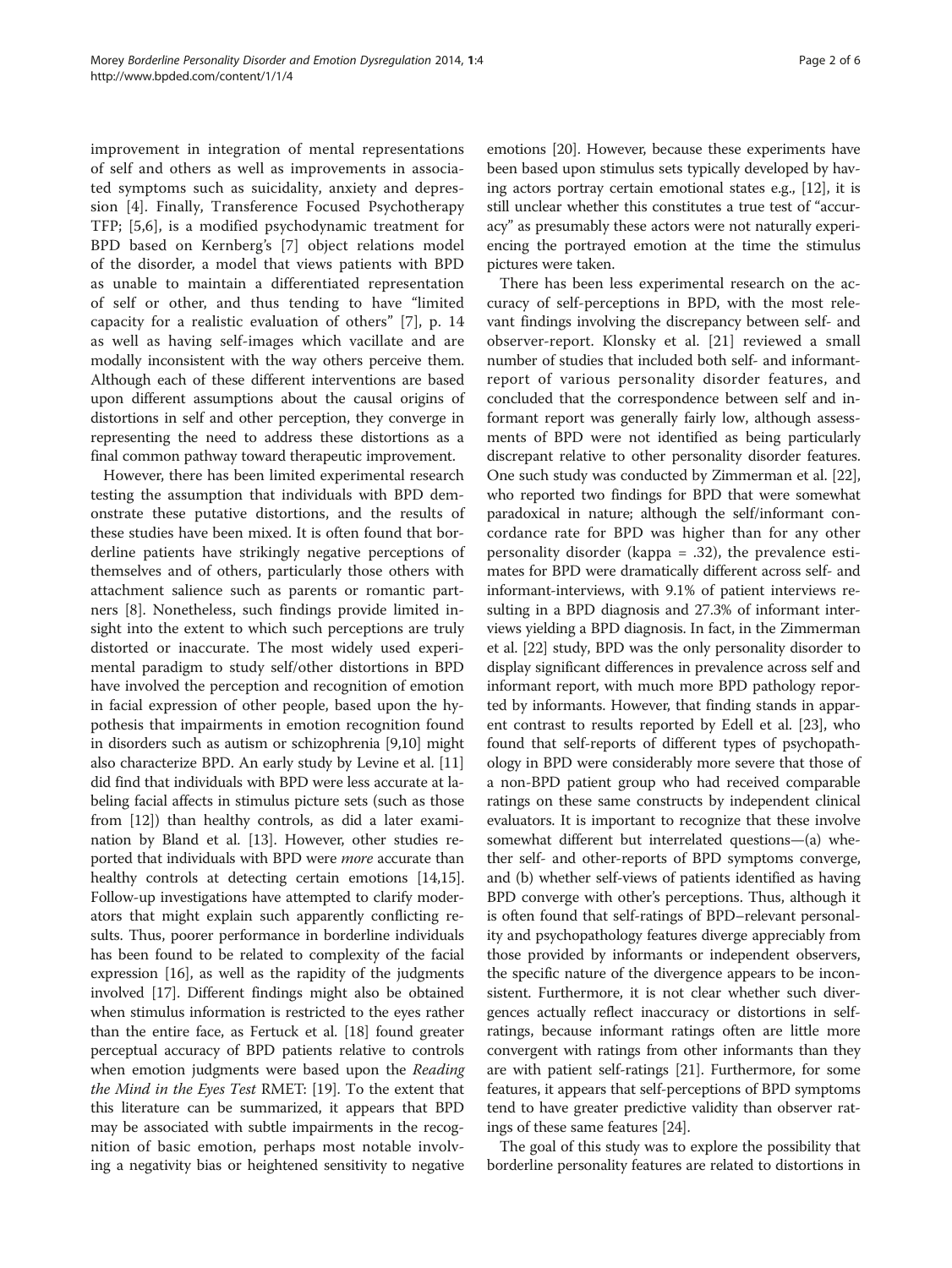perception of the self as compared to others, using a novel methodology to examine this issue. In this study, a nonclinical sample was asked to describe their personality by estimating their level on fundamental personality traits, in comparison to others (i.e., relative to the "norm"). Then, a formal assessment measure of these personality traits was administered and scored against a national, community normative sample for this measure. It was hypothesized that individuals with prominent borderline personality characteristics would be significantly less accurate in their estimate of their own personality characteristics as compared to such norms, as might be expected if such individuals demonstrated a significantly distorted self-view. In addition, the study sought to explore the impact of different specific features of BPD as well as the impact of estimating different types of traits (e.g., interpersonal vs. intrapsychic characteristics), to determine if certain aspects of BPD might be particularly associated with misestimation of certain types of traits.

## Method

## Participants

Participants included 104 college students enrolled in an upper-level course on personality psychology. Participation represented an optional educational research project as an opportunity to learn more about trait models of personality; 104 of the 115 students in the course (90.4%) elected to participate in the project. The average age of the sample was 21.4 years; 64.4% were women, whereas 35.6% were men. The study was reviewed and approved by the Institutional Review Board of Texas A&M University.

## Measures

## Personality assessment inventory borderline features (PAI BOR) scale

The PAI [[25](#page-5-0)] is a multi-scale self-report clinical inventory assessing a variety of different clinical conditions. The 24-item Borderline Features (BOR) scale was constructed with four subscales targeting different theoretical elements of the disorder as identified in previous research e.g., [[26\]](#page-5-0). The four subscales include: Affective Instability (BOR-A), assessing poor modulation of emotional responses; Identity Disturbance (BOR-I), tapping uncertainty about major life issues and a general lack of purpose; Negative Relationships (BOR-N), reflecting a history of intense, ambivalent relationships; and Self-Harm (BOR-S), measuring impulsivity with an accompanying disregard for potential negative consequences. The BOR scale was normed against a census-matched national sample and uses t-scores that have a mean of 50 t and a standard deviation of 10 t in the general population. In this sample, the mean PAI-BOR score was  $52.55$  t (SD = 9.89), and 10 of 104 participants obtained scores of 70 t or greater (i.e., two SDs above the mean), a cutoff that has

been used effectively to differentiate borderline from non–borderline participants in previous research e.g., [[27](#page-5-0)]. Numerous studies have demonstrated the validity and reliability of the PAI-BOR scale among both nonclinical samples e.g., [\[27,28](#page-5-0)], and clinical samples e.g., [[29](#page-5-0)]. The internal consistency of the PAI-BOR scale among all participants in the sample was .85.

#### NEO-five factor inventory (NEO-FFI)

The NEO-FFI [\[30](#page-5-0)] is a 60-item questionnaire with 12 items tapping each of the higher order domains of the Five Factor Model: Neuroticism (N), Extraversion (E), Openness (O), Agreeableness (A), and Conscientiousness (C). Items require the respondent to rate the extent to which he or she concurs with a statement on a 5 point Likert-type scale ranging from "Strongly Disagree" to "Strongly Agree". Scores on the NEO-FFI are normed against the responses from a national community sample of adults 18 and older [\[30](#page-5-0)]. The NEO-FFI scales correlate substantially with the more comprehensive scales from the full NEO-PI-R, tend to demonstrate good internal reliabilities [\[31\]](#page-5-0), and account for roughly 85% of the variance in convergent validity criteria from the full instrument [\[30](#page-5-0)]. The internal consistencies of the NEO-FFI scales among all participants in this sample were as follows: Neuroticism (.88), Extraversion (.84), Openness (.73), Agreeableness (.81), and Conscientiousness (.86).

## Procedure

As noted previously, all participants were enrolled in an upper-level college course on personality psychology. Participation in the study was completed within a twoday period following a one-hour lecture on trait psychology, specifically on the Five-Factor Model (FFM) of personality e.g., [[31](#page-5-0)]. After the lecture, students were informed that they could participate in an optional educational research project that would involve completing a personality measure of the FFM that would provide feedback about their personality profile on these five dimensions. Of the students in the class, most (90.4%) volunteered to participate.

Participation involved logging in to a password-protected course website and completing an online questionnaire. This questionnaire began with basic demographic information, and next provided a description of the five domains of the FFM using material adapted from McCrae and Costa e.g., [\[31\]](#page-5-0). After reading the description of each trait domain, participants were shown a picture of a normal distribution, divided into nine parts, and asked to indicate where in such a distribution they felt that they were on this trait. Thus, for example, if participants felt that they were slightly below average on Neuroticism, they were to indicate a score in a range slightly less than the mean score on the distribution for that trait. The nine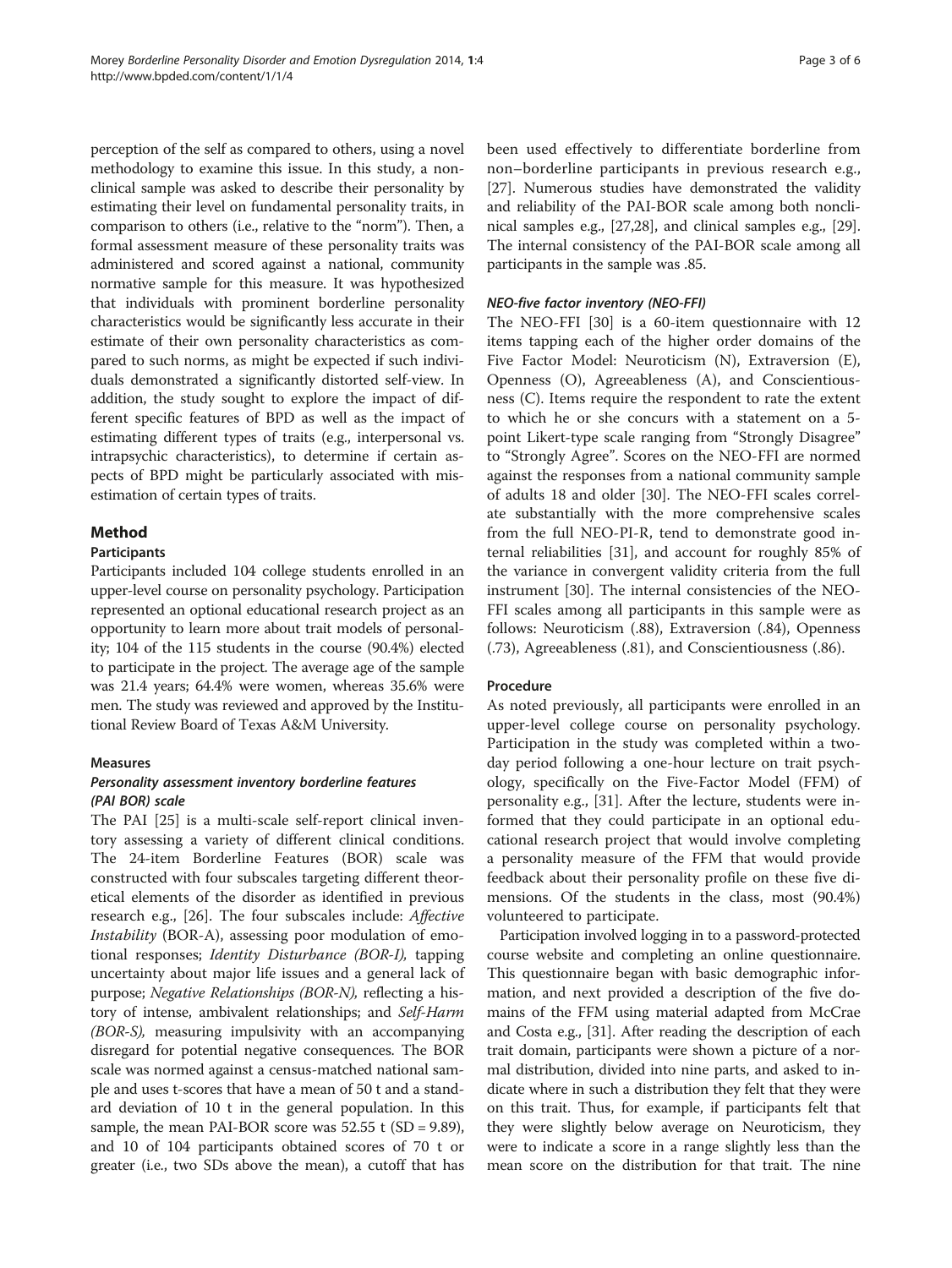ranges used were derived from stanine scores [\[32\]](#page-5-0) which divide the normal distribution into nine standard units, with the mean being 5 and the standard deviation equivalent to 2.

After indicating their self-ratings for each of the five domains of the FFM, participants then completed the 24 items of the PAI-BOR and the 60 items of the NEO-FFI. Feedback about NEO-FFI scores were provided to participants one week after completion of their participation, and were expressed as standard normal scores (i.e., z-scores) as normed against the national community norms for the NEO-FFI [\[30\]](#page-5-0).

#### Analyses

For each participant, an "inaccuracy" score on each domain of the FFM was calculated by taking the squared difference between the NEO-FFI z-score calculated from national norms, and the estimated z-score as derived from the self-descriptive "stanine" rating provided by each participant. The five domain inaccuracy scores were then summed into a total inaccuracy score, and then these scores were correlated with the full and subscale scores from PAI-BOR.

## Results

Table 1 presents the correlations between the full and subscale scores for PAI-BOR with the participants' scores on the NEO-FFI domains, as well as with inaccuracy scores on the individual domains as well as a total inaccuracy score. The pattern of correlation between the FFM domains and borderline features largely corresponds to what has been found in the literature e.g., [\[33-36\]](#page-5-0): large positive associations with N, negative associations with E, A and C, and little relationship to O.

Table 1 Correlations of borderline features with FFM traits and inaccuracy of trait self-estimations

|                          | <b>BOR</b> | <b>BORA</b> | <b>BORN</b> | <b>BORI</b> | <b>BORS</b> |
|--------------------------|------------|-------------|-------------|-------------|-------------|
| <b>NEO-FFI Scores</b>    |            |             |             |             |             |
| Neuroticism              | $.7671**$  | $.7300**$   | $.6223**$   | .7293**     | .1837       |
| <b>Extraversion</b>      | $-.5331**$ | $-.6260**$  | $-.4726**$  | $-.3271**$  | $-.1355$    |
| Openness                 | $-0778$    | .0176       | $-.0774$    | $-.1780$    | .0001       |
| Agreeableness            | $-5716***$ | $-.5869**$  | $-4155***$  | $-.3561**$  | $-.3604**$  |
| Conscientiousness        | $-5422**$  | $-.4970**$  | $-2827**$   | $-.5120**$  | $-.3469**$  |
| <b>Inaccuracy Scores</b> |            |             |             |             |             |
| Neuroticism              | .1591      | .0401       | .1820       | .0896       | .1973*      |
| <b>Extraversion</b>      | .1471      | .0695       | .0719       | .1528       | .1707       |
| Openness                 | $-.0077$   | $-0655$     | $-.0973$    | .0437       | .1239       |
| Agreeableness            | $.3332**$  | .2335*      | $.2035*$    | $.3686**$   | $.2095*$    |
| Conscientiousness        | $.4022**$  | .3967**     | $.2745***$  | $.2843**$   | $.2566***$  |
| Total                    | .4805**    | $.3560**$   | .2879**     | .4384**     | $.3944**$   |

Notes: \*p < .05 \*\*p < .01.

Of greater relevance to study hypotheses are the associations with the inaccuracy scores. These associations are scaled such that positive correlations indicate individuals with higher PAI-BOR scores being less accurate in estimating their FFM trait scores, relative to others. Thus, the sizeable .48 association between BOR full scale and total inaccuracy indicates that individuals with more borderline characteristics were less accurate in estimating their levels of core personality traits than were those with fewer borderline characteristics. In particular, these individuals were inaccurate in estimating their Agreeableness and Conscientiousness scores. To further explore the nature of this mis-estimation, the estimations of the 10 study participants who scored 2 or more standard deviations above populations norms (i.e., within the clinical range) for PAI-BOR were examined. For these participants, large differences were observed between estimated and actual scores on both A and C. For Agreeableness, these participants estimated that they were slightly above average (mean estimated  $Z$  score = +0.30,  $SD = 2.11$ ), but their actual NEO-FFI Agreeableness, scores placed them well below average (mean actual Z score =  $-1.29$ . SD = 1.85, paired difference t-test(9) = 3.53, p < .006). Similarly, for Conscientiousness, the high-BOR participants estimated that they were slightly above the mean (mean estimated Z score =  $+0.20$ , SD = 1.48), but their NEO-FFI Conscientiousness scores indicated again that they were well below average on this trait (mean actual Z score =  $-1.60$ , SD = 1.48, paired difference t-test(9) = 4.70,  $p < .001$ ). With respect to the various different borderline features, all four PAI-BOR subscales were related to inaccuracy of estimation, with the Identity elements demonstrating the largest associations with total inaccuracy scores.

#### Discussion and conclusions

The current study tested the hypothesis that borderline personality features are associated with distortions in the perception of self and other by examining the degree to which participants could estimate their level on core traits of personality, relative to the general population. This hypothesis was confirmed with an impressive relationship between BPD features and inaccuracy of estimates. This pattern of inaccuracy was typically directional on certain traits; specifically, individuals with prominent borderline characteristics greatly overestimated their levels of Agreeableness and Conscientiousness relative to others. On both traits, such individuals estimated that they were slightly above average on these characteristics, while in actuality these participants were well below average relative to community norms. These findings represents one of the first documentations of the type and degree of distortions in self-perception that have been thought to reflect a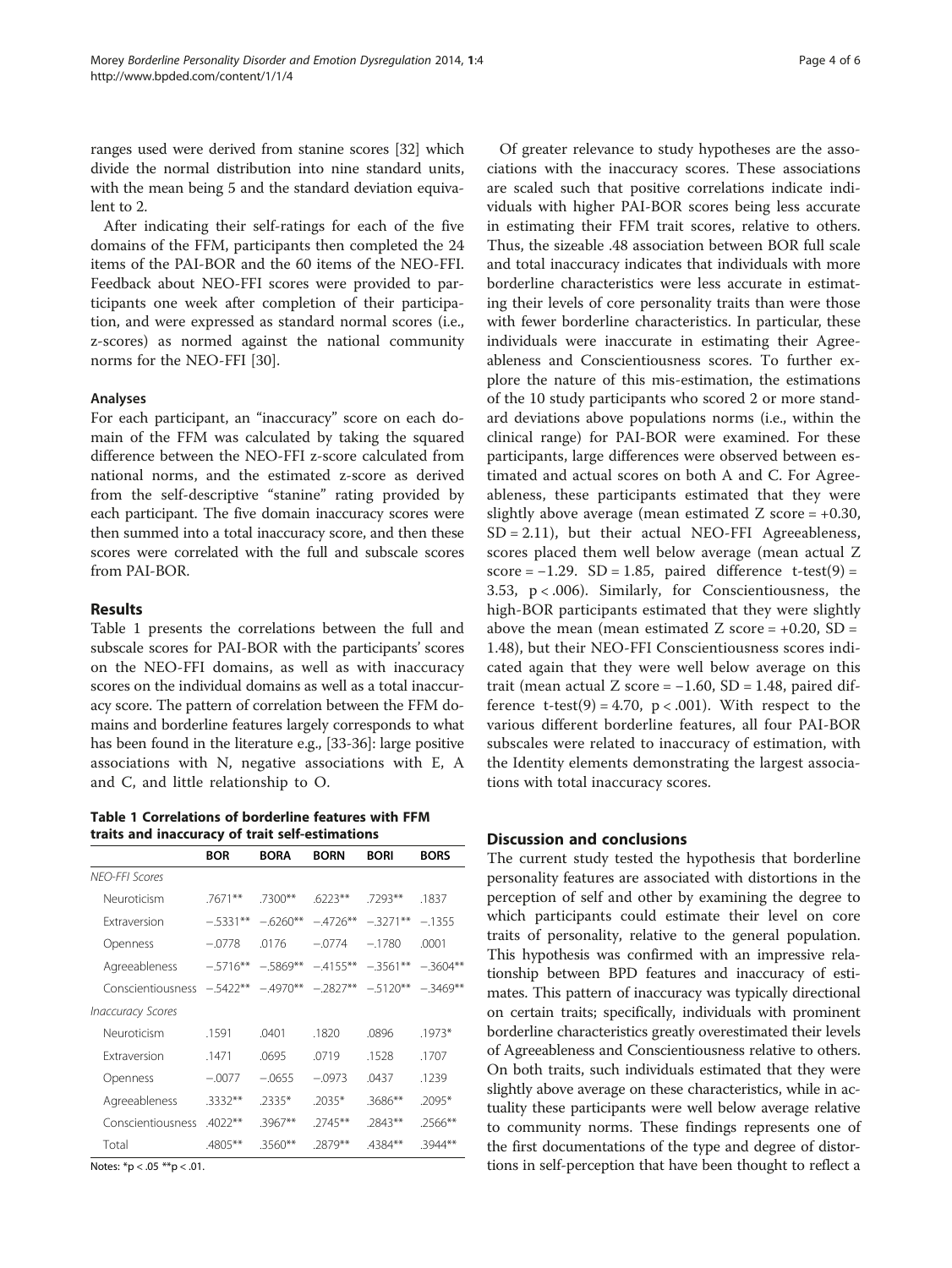<span id="page-4-0"></span>prominent feature of BPD as well as an important target for treatment.

It is also important to note that while estimates of Agreeableness and Conscientiousness tended to be considerably inaccurate among those with high PAI-BOR scores, the accuracy of estimates of Neuroticism were largely unrelated to borderline features. As found in this and many previous studies, borderline symptoms are typically highly correlated with the Neuroticism domain, and the .76 correlation obtained here makes it evident that high BOR participants also tended to score high on Neuroticism. Even so, high BOR status was unrelated to accuracy of estimates of N scores—for the most part, high BOR participants accurately perceived themselves as above average on N, while low BOR scorers estimated themselves as lower on N. Thus, the perceptual inaccuracies associated with borderline features are not merely a function of being globally unable to recognize their differences from the "norm"; although such individuals appear to understand that their emotional sensitivity is above average, they fail to appreciate their relative disadvantages in the capacity for cooperative relationships (A) or ability to approach life in a planful and non-impulsive manner (C). However, it is not clear whether this represents a failure to accurately appraise these characteristics in the self, or perhaps whether this discrepancy results from an inaccurate perception of the "norm" for such characteristics in others. Future research directed at exploring alternative elements of such distortions would be an important extension of these findings.

It is important to recognize that the study, while presenting a novel methodology for the study of self/other accuracy, has limitations. First, the reliance upon a college student sample reduces generalizability due both the age of the participants, as well as to the non-clinical status. Replicating this finding in a clinical sample of BPD patients and other appropriate control groups (both clinical and non-clinical) would be important, although it would be challenging to provide such patients with comparable material (to the instruction received by these students) on concepts like the Five Factor Model that would allow them to make informed estimates of their trait levels. Although participants scoring in the clinical range on the PAI-BOR scale demonstrated marked inaccuracy in estimating certain trait scores, these individuals comprised a small subset of this non-clinical sample. It is important to note that the sample obtained mean and standard deviation values on PAI-BOR that were quite similar to those obtained in the national, census-match normative sample for the PAI [[25](#page-5-0)].

Another consideration for the current study is that the data relied exclusively on the self-report of participants. In one way, this constitutes a potential advantage of this method, because mode of information gathering is held constant, with the tested difference involving a global self-appraisal of a trait as compared to a systematic, normatively based measurement of that same trait. Thus, the study does provide a genuine "accuracy" metric in that it compares a subjective impression to an objective, data-based norm—albeit, one derived from self-report items. As such, there continues to be a need for further study of these perceptual distortions that involve comparisons of differences between borderline patients' perceptions of self and other, as gauged against external references for those perceptions. This area is fraught with challenges, as it is difficult to establish a criterion for what is "accurate"—for example, are other, nonborderline people's perceptions of BPD patients, which tend to be negative [\[37](#page-5-0)], a reasonable criterion against which to determine "accuracy"?

Despite these challenges, it is essential for the field to continue to clarify the specific nature of BPD-related cognitive/perceptual distortions of self and other, because so many of the extant treatments of this disorder identify this as a central target for change. The results of this investigation identify two promising targets for continued research—one, an interpersonal dimension (Agreeableness), and the second, a more intrapsychic dimension (Conscientiousness) that each have implications for important BPD symptoms such as interpersonal turmoil and failures to inhibit self-damaging impulses. These findings suggest that individuals with BPD may have insight into their heightened emotional responsiveness, but perhaps lack insight into their deficiencies in impulse control and empathic capacity. Continued research in this area is needed to help refine our understanding of such deficits, eventually incorporating such findings into treatments that focus upon improving the accurate appraisal of key personality characteristics of both self and of others.

#### Competing interests

The authors declare that they have no competing interests.

#### Acknowledgements

None.

#### Received: 16 October 2013 Accepted: 20 February 2014 Published: 10 April 2014

#### References

- 1. Beck AT, Freeman A, Davis DD: Cognitive therapy of personality disorders. 2nd edition. New York: Guilford Press; 2004.
- 2. Wenzel A, Chapman JE, Newman CF, Beck AT, Brown GK: Hypothesized mechanisms of change in cognitive therapy for borderline personality disorder. J Clin Psychol 2006, 62(4):503–516.
- 3. Fonagy P, Bateman AW: Mechanisms of change in mentalization-based treatment of BPD. J Clin Psychol 2006, 62(4):411–430.
- 4. Bateman A, Fonagy P: 8-year follow-up of patients treated for borderline personality disorder: Mentalization-based treatment versus treatment as usual. Am J Psychiatr 2008, 165:631–638.
- 5. Clarkin JF, Yeomans FE, Kernberg OF: Psychotherapy for Borderline Personality. Hoboken: John Wiley & Sons Inc.; 1999.
- 6. Clarkin JF, Levy KN, Lenzenweger MF, Kernberg OF: The personality disorders Institute/borderline personality disorder research foundation